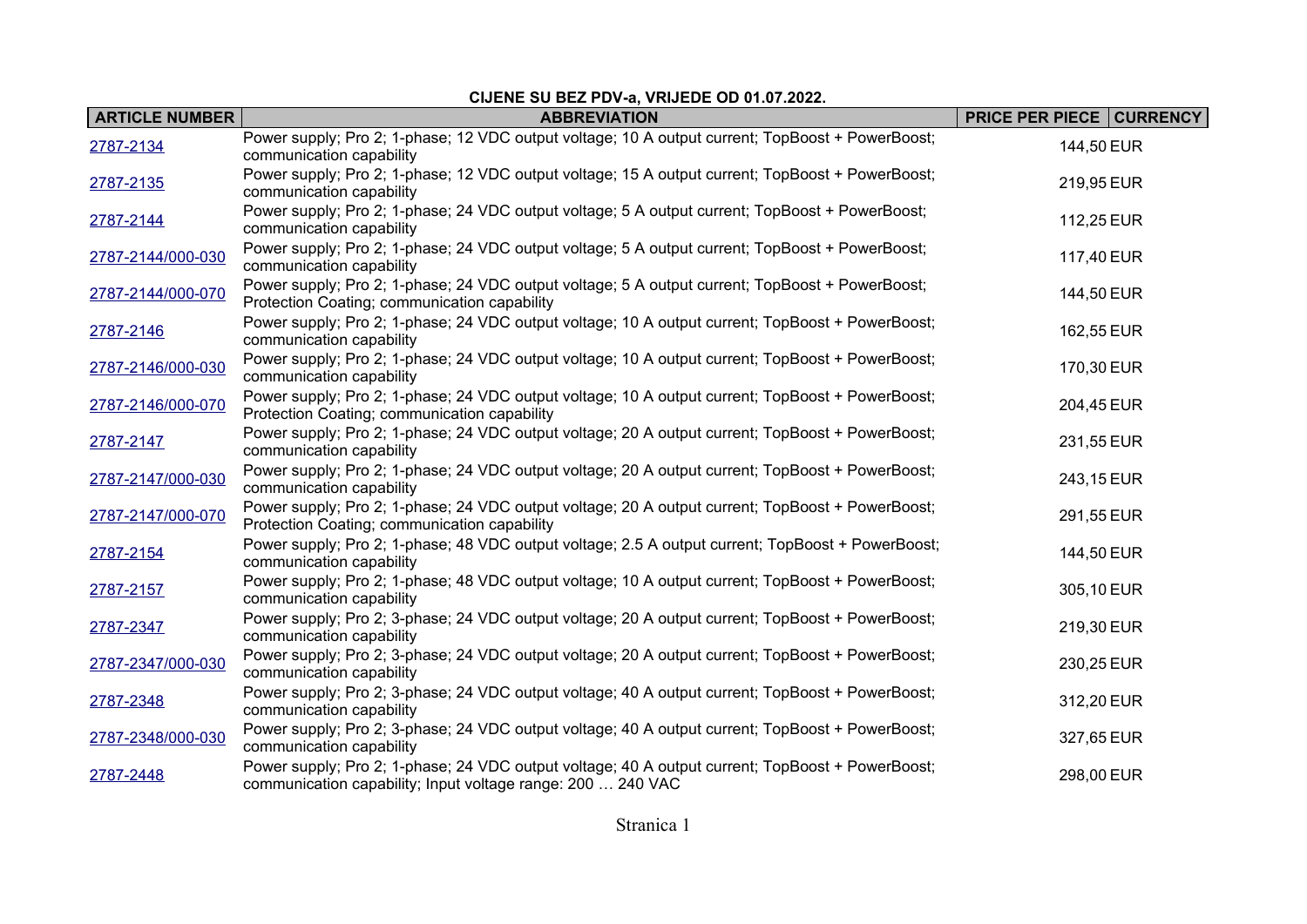| 2787-2448/000-030 | Power supply; Pro 2; 1-phase; 24 VDC output voltage; 40 A output current; TopBoost + PowerBoost;<br>communication capability; Input voltage range: 200  240 VAC                     | 312,20 EUR |
|-------------------|-------------------------------------------------------------------------------------------------------------------------------------------------------------------------------------|------------|
| 2787-2448/000-070 | Power supply; Pro 2; 1-phase; 24 VDC output voltage; 40 A output current; TopBoost + PowerBoost;<br>Protection Coating; communication capability; Input voltage range: 200  240 VAC | 375,40 EUR |
| 787-1001          | Switched-mode power supply; Compact; 1-phase; 12 VDC output voltage; 2 A output current                                                                                             | 80,65 EUR  |
| 787-1002          | Switched-mode power supply; Compact; 1-phase; 24 VDC output voltage; 1.3 A output current                                                                                           | 67,75 EUR  |
| 787-1007          | Switched-mode power supply; for DALI module (753-647); 1-phase; 18 VDC output voltage; 1.1 A<br>output current; 2,50 mm <sup>2</sup>                                                | 105,80 EUR |
| 787-1011          | Switched-mode power supply; Compact; 1-phase; 12 VDC output voltage; 4 A output current                                                                                             | 99,35 EUR  |
| 787-1012          | Switched-mode power supply; Compact; 1-phase; 24 VDC output voltage; 2.5 A output current                                                                                           | 78,70 EUR  |
| 787-1014          | DC/DC Converter; Compact; 110 VDC input voltage; 24 VDC output voltage; 2 A output current                                                                                          | 118,70 EUR |
| 787-1014/072-000  | DC/DC Converter; Compact; 72 VDC input voltage; 24 VDC output voltage; 2 A output current                                                                                           | 129,65 EUR |
| 787-1015/072-000  | DC/DC Converter; Compact; 72 VDC input voltage; 12 VDC output voltage; 4 A output current;<br>galvanically isolated                                                                 | 171,55 EUR |
| 787-1017          | Switched-mode power supply; Compact; 1-phase; 18 VDC output voltage; 2.5 A output current                                                                                           | 96,10 EUR  |
| 787-1020          | Switched-mode power supply; Compact; 1-phase; 5 VDC output voltage; 5.5 A output current; DC OK<br>signal                                                                           | 125,15 EUR |
| 787-1021          | Switched-mode power supply; Compact; 1-phase; 12 VDC output voltage; 6.5 A output current; 2,50<br>mm <sup>2</sup>                                                                  | 147,05 EUR |
| 787-1022          | Switched-mode power supply; Compact; 1-phase; 24 VDC output voltage; 4 A output current                                                                                             | 105,80 EUR |
| 787-1200          | Switched-mode power supply; Compact; 1-phase; 24 VDC output voltage; 0.5 A output current; DC-OK<br>$LED: -$                                                                        | 28,71 EUR  |
| 787-1201          | Switched-mode power supply; Compact; 1-phase; 12 VDC output voltage; 2.5 A output current; DC-OK<br><b>LED</b>                                                                      | 54,85 EUR  |
| 787-1202          | Switched-mode power supply; Compact; 1-phase; 24 VDC output voltage; 1.3 A output current; DC-OK<br><b>LED</b>                                                                      | 50,85 EUR  |
| 787-1211          | Switched-mode power supply; Compact; 1-phase; 12 VDC output voltage; 5 A output current; DC-OK<br><b>LED</b>                                                                        | 60,85 EUR  |
| 787-1212          | Switched-mode power supply; Compact; 1-phase; 24 VDC output voltage; 2.5 A output current; DC-OK<br><b>LED</b>                                                                      | 56,10 EUR  |
| 787-1216          | Switched-mode power supply; Compact; 1-phase; 24 VDC output voltage; 4.2 A output current; DC-OK<br><b>LED</b>                                                                      | 75,45 EUR  |
| 787-1221          | Switched-mode power supply; Compact; 1-phase; 12 VDC output voltage; 8 A output current; DC-OK<br><b>LED</b>                                                                        | 79,35 EUR  |
| 787-1226          | Switched-mode power supply; Compact; 1-phase; 24 VDC output voltage; 6 A output current; DC-OK<br><b>LED</b>                                                                        | 94,80 EUR  |
| 787-1601          | Switched-mode power supply; Classic; 1-phase; 12 VDC output voltage; 2 A output current; NEC Class<br>2; DC OK signal                                                               | 93,55 EUR  |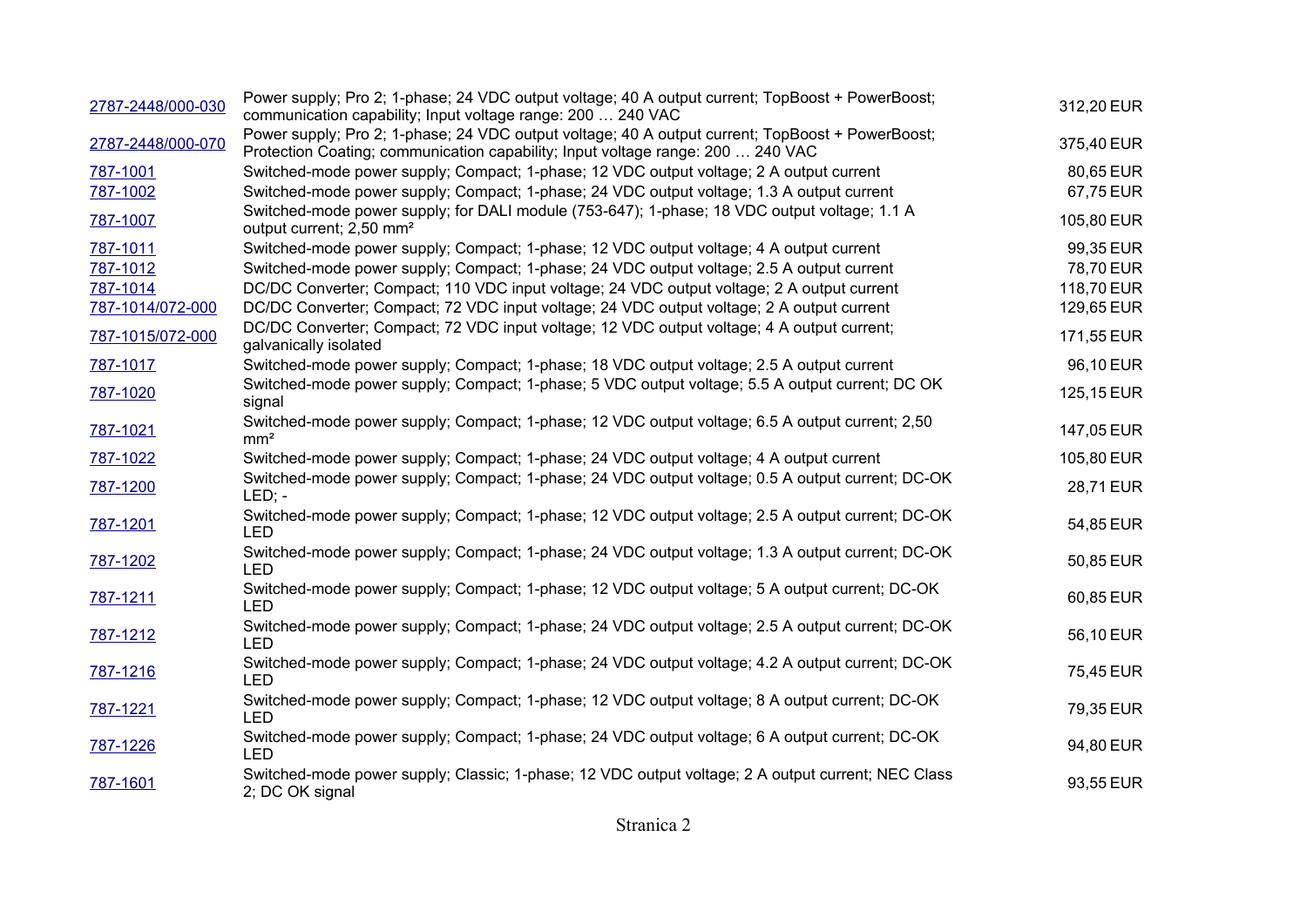| 787-1602          | 2; DC OK signal         | Switched-mode power supply; Classic; 1-phase; 24 VDC output voltage; 1 A output current; NEC Class | 83,20 EUR  |
|-------------------|-------------------------|----------------------------------------------------------------------------------------------------|------------|
| 787-1606          | 2; DC OK signal         | Switched-mode power supply; Classic; 1-phase; 24 VDC output voltage; 2 A output current; NEC Class | 89,65 EUR  |
| 787-1611          | 2; DC OK signal         | Switched-mode power supply; Classic; 1-phase; 12 VDC output voltage; 4 A output current; NEC Class | 117,40 EUR |
| 787-1616          | signal                  | Switched-mode power supply; Classic; 1-phase; 24 VDC output voltage; 4 A output current; DC OK     | 139,30 EUR |
| 787-1616/000-070  | signal                  | Switched-mode power supply; Classic; 1-phase; 24 VDC output voltage; 4 A output current; DC OK     | 183,20 EUR |
| 787-1616/000-1000 | Class 2; DC OK signal   | Switched-mode power supply; Classic; 1-phase; 24 VDC output voltage; 3.8 A output current; NEC     | 150,30 EUR |
| 787-1621          | signal                  | Switched-mode power supply; Classic; 1-phase; 12 VDC output voltage; 7 A output current; DC OK     | 145,75 EUR |
| 787-1622          | DC OK contact           | Switched-mode power supply; Classic; 1-phase; 24 VDC output voltage; 5 A output current; TopBoost; | 176,75 EUR |
| 787-1623          | signal                  | Switched-mode power supply; Classic; 1-phase; 48 VDC output voltage; 2 A output current; DC OK     | 138,70 EUR |
| 787-1628          | DC OK contact           | Switched-mode power supply; Classic; 2-phase; 24 VDC output voltage; 5 A output current; TopBoost; | 232,20 EUR |
| 787-1631          | TopBoost; DC OK contact | Switched-mode power supply; Classic; 1-phase; 12 VDC output voltage; 15 A output current;          | 278,65 EUR |
| 787-1632          | TopBoost; DC OK contact | Switched-mode power supply; Classic; 1-phase; 24 VDC output voltage; 10 A output current;          | 238,00 EUR |
| 787-1632/000-070  | TopBoost; DC OK contact | Switched-mode power supply; Classic; 1-phase; 24 VDC output voltage; 10 A output current;          | 379,90 EUR |
| 787-1633          | DC OK contact           | Switched-mode power supply; Classic; 1-phase; 48 VDC output voltage; 5 A output current; TopBoost; | 276,05 EUR |
| 787-1634          | TopBoost; DC OK contact | Switched-mode power supply; Classic; 1-phase; 24 VDC output voltage; 20 A output current;          | 340,55 EUR |
| 787-1634/000-070  | TopBoost; DC OK contact | Switched-mode power supply; Classic; 1-phase; 24 VDC output voltage; 20 A output current;          | 542,00 EUR |
| 787-1635          | TopBoost; DC OK contact | Switched-mode power supply; Classic; 1-phase; 48 VDC output voltage; 10 A output current;          | 390,25 EUR |
| 787-1635/000-070  | TopBoost; DC OK contact | Switched-mode power supply; Classic; 1-phase; 48 VDC output voltage; 10 A output current;          | 512,00 EUR |
| 787-1638          | TopBoost; DC OK contact | Switched-mode power supply; Classic; 2-phase; 24 VDC output voltage; 10 A output current;          | 292,85 EUR |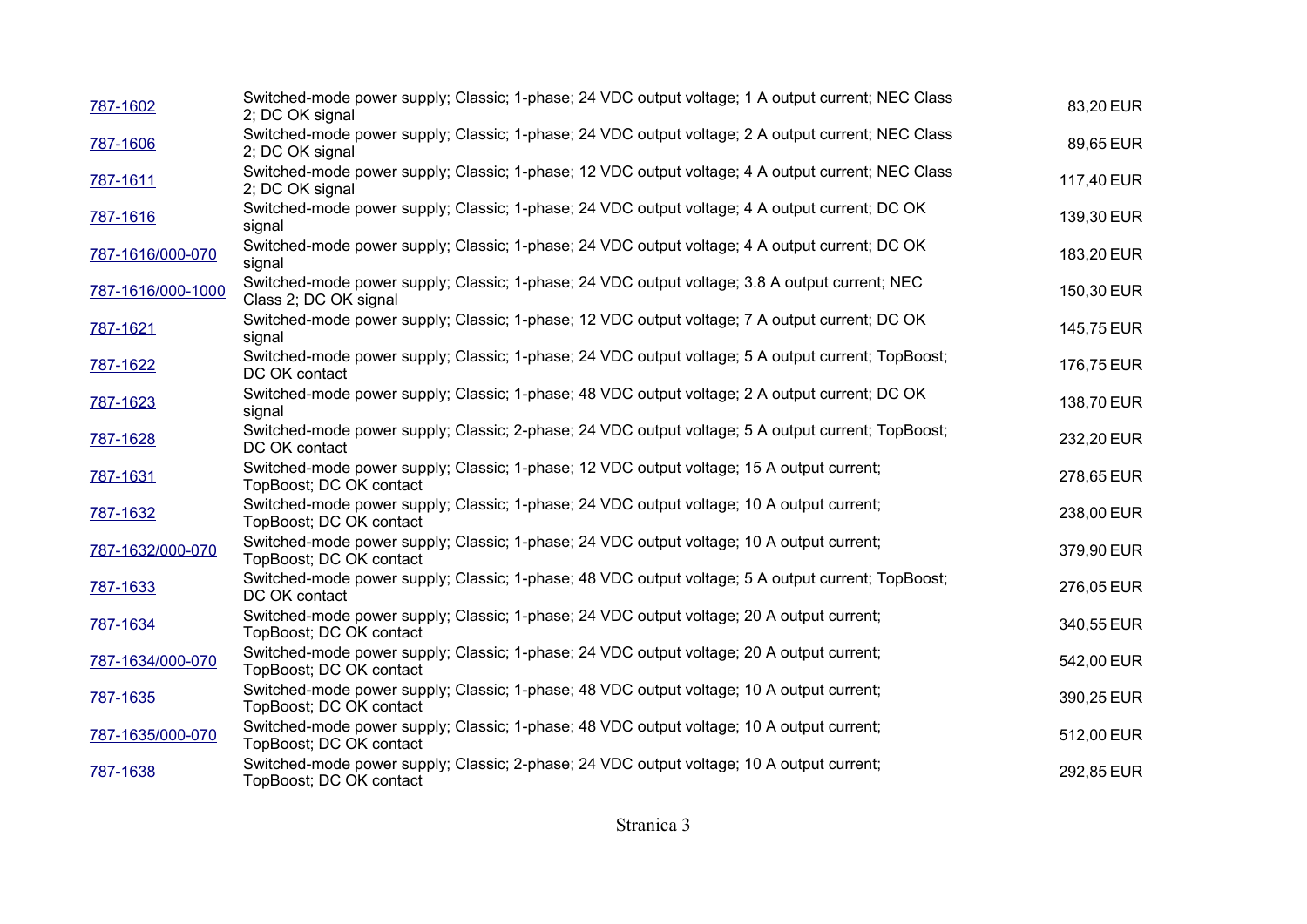| 787-1640          | Switched-mode power supply; Classic; 3-phase; 24 VDC output voltage; 10 A output current;<br>TopBoost; DC OK contact                     | 253,50 EUR |
|-------------------|------------------------------------------------------------------------------------------------------------------------------------------|------------|
| 787-1642          | Switched-mode power supply; Classic; 3-phase; 24 VDC output voltage; 20 A output current;<br>TopBoost; DC OK contact                     | 311,55 EUR |
| 787-1644          | Switched-mode power supply; Classic; 3-phase; 24 VDC output voltage; 40 A output current;<br>TopBoost; DC OK contact                     | 495,35 EUR |
| 787-1650          | DC/DC Converter; 24 VDC input voltage; 12 VDC output voltage; 4 A output current; galvanically<br>isolated                               | 130,95 EUR |
| 787-1662          | Electronic circuit breaker; 2-channel; 24 VDC input voltage; adjustable 2  10 A; communication<br>capability                             | 107,70 EUR |
| 787-1662/000-054  | Electronic circuit breaker; 2-channel; 24 VDC input voltage; adjustable 2  10 A; Signal contact;<br>Specialty configuration              | 122,55 EUR |
| 787-1662/000-250  | Electronic circuit breaker; 2-channel; 48 VDC input voltage; adjustable 2  10 A; Signal contact                                          | 150,30 EUR |
| 787-1662/004-1000 | Electronic circuit breaker; 2-channel; 24 VDC input voltage; 3.8 A; active current limitation; NEC Class<br>2; communication capability  | 150,30 EUR |
| 787-1662/006-1000 | Electronic circuit breaker; 2-channel; 24 VDC input voltage; adjustable 0.5  6 A; active current<br>limitation; communication capability | 134,80 EUR |
| 787-1662/106-000  | Electronic circuit breaker; 2-channel; 24 VDC input voltage; adjustable 1  6 A; communication<br>capability                              | 107,70 EUR |
| 787-1664          | Electronic circuit breaker; 4-channel; 24 VDC input voltage; adjustable 2  10 A; communication<br>capability; 10,00 mm <sup>2</sup>      | 139,30 EUR |
| 787-1664/000-004  | Electronic circuit breaker; 4-channel; 24 VDC input voltage; adjustable 2  10 A; communication<br>capability; Specialty configuration    | 139,30 EUR |
| 787-1664/000-011  | Electronic circuit breaker; 4-channel; 24 VDC input voltage; adjustable 2  10 A; communication<br>capability; NPN signaling              | 139,30 EUR |
| 787-1664/000-054  | Electronic circuit breaker; 4-channel; 24 VDC input voltage; adjustable 2  10 A; Signal contact;<br>Specialty configuration              | 150,30 EUR |
| 787-1664/000-080  | Electronic circuit breaker; 4-channel; 24 VDC input voltage; adjustable 1  10 A; IO-Link                                                 | 164,50 EUR |
| 787-1664/000-100  | Electronic circuit breaker; 4-channel; Nominal input voltage: 12 VDC; adjustable 2  10 A;<br>communication capability                    | 166,40 EUR |
| 787-1664/000-200  | Electronic circuit breaker; 4-channel; 48 VDC input voltage; adjustable 2  10 A; communication<br>capability                             | 210,25 EUR |
| 787-1664/000-250  | Electronic circuit breaker; 4-channel; 48 VDC input voltage; adjustable 2  10 A; Signal contact                                          | 210,25 EUR |
| 787-1664/004-1000 | Electronic circuit breaker; 4-channel; 24 VDC input voltage; 3.8 A; active current limitation; NEC Class<br>2; communication capability  | 210,25 EUR |
| 787-1664/006-1000 | Electronic circuit breaker; 4-channel; 24 VDC input voltage; adjustable 0.5  6 A; active current<br>limitation; communication capability | 186,40 EUR |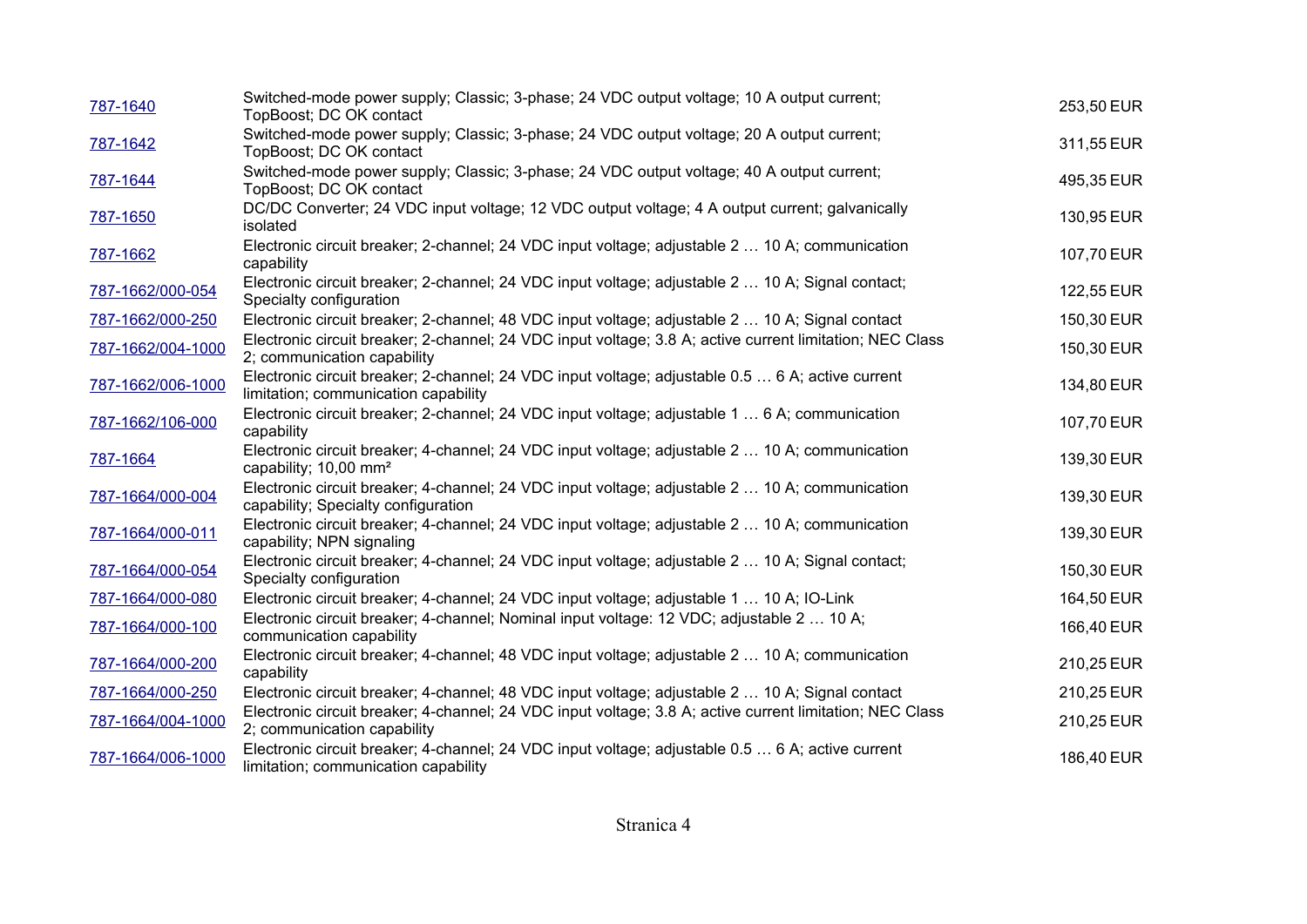| 787-1664/006-1054 | Electronic circuit breaker; 4-channel; 24 VDC input voltage; adjustable 0.5  6 A; active current<br>limitation; Signal contact; Specialty configuration                              | 210,25 EUR |
|-------------------|--------------------------------------------------------------------------------------------------------------------------------------------------------------------------------------|------------|
| 787-1664/106-000  | Electronic circuit breaker; 4-channel; 24 VDC input voltage; adjustable 1  6 A; communication<br>capability                                                                          | 139,30 EUR |
| 787-1664/106-011  | Electronic circuit breaker; 4-channel; 24 VDC input voltage; adjustable 1  6 A; communication<br>capability; NPN signaling                                                           | 139,30 EUR |
| 787-1664/212-1000 | Electronic circuit breaker; 4-channel; 24 VDC input voltage; adjustable 2  12 A; active current<br>limitation; communication capability                                              | 250,25 EUR |
| 787-1668          | Electronic circuit breaker; 8-channel; 24 VDC input voltage; adjustable 2  10 A; communication<br>capability; 10,00 mm <sup>2</sup>                                                  | 237,35 EUR |
| 787-1668/000-004  | Electronic circuit breaker; 8-channel; 24 VDC input voltage; adjustable 2  10 A; communication<br>capability; Specialty configuration                                                | 237,35 EUR |
| 787-1668/000-054  | Electronic circuit breaker; 8-channel; 24 VDC input voltage; adjustable 2  10 A; Signal contact;<br>Specialty configuration                                                          | 250,25 EUR |
| 787-1668/000-080  | Electronic circuit breaker; 8-channel; 24 VDC input voltage; adjustable 1  10 A; IO-Link                                                                                             | 269,60 EUR |
| 787-1668/000-200  | Electronic circuit breaker; 8-channel; 48 VDC input voltage; adjustable 2  10 A; Signal contact                                                                                      | 338,00 EUR |
| 787-1668/000-250  | Electronic circuit breaker; 8-channel; 48 VDC input voltage; adjustable 2  10 A; Signal contact                                                                                      | 333,45 EUR |
| 787-1668/006-1000 | Electronic circuit breaker; 8-channel; 24 VDC input voltage; adjustable 0.5  6 A; active current<br>limitation; communication capability                                             | 316,70 EUR |
| 787-1668/006-1054 | Electronic circuit breaker; 8-channel; 24 VDC input voltage; adjustable 0.5  6 A; active current<br>limitation; communication capability; Specialty configuration                    | 361,20 EUR |
| 787-1668/106-000  | Electronic circuit breaker; 8-channel; 24 VDC input voltage; adjustable 1  6 A; communication<br>capability                                                                          | 237,35 EUR |
| 787-1668/106-054  | Electronic circuit breaker; 8-channel; 24 VDC input voltage; adjustable 1  6 A; Signal contact                                                                                       | 264,45 EUR |
| 787-1671          | Lead-acid AGM battery module; 24 VDC input voltage; 5 A output current; Capacity: 0.8 Ah; with<br>battery control                                                                    | 112,90 EUR |
| 787-1675          | Switched-mode power supply with integrated charger and controller; Classic; 1-phase; 24 VDC output<br>voltage; 5 A output current; communication capability; 10,00 mm <sup>2</sup>   | 268,30 EUR |
| 787-1675/000-012  | Switched-mode power supply with integrated charger and controller; Classic; 1-phase; 24 VDC output<br>voltage; 5 A output current; communication capability; Specialty configuration | 270,25 EUR |
| 787-1685          | Redundancy Module; 2 x 24 VDC input voltage; 2 x 20 A input current; 24 VDC output voltage; 40 A<br>output current                                                                   | 213,50 EUR |
| 787-1701          | Switched-mode power supply; Eco; 1-phase; 12 VDC output voltage; 2 A output current; DC-OK LED                                                                                       | 40,25 EUR  |
| 787-1702          | Switched-mode power supply; Eco; 1-phase; 24 VDC output voltage; 1.25 A output current; DC-OK<br><b>LED</b>                                                                          | 40,25 EUR  |
| 787-1711          | Switched-mode power supply; Eco; 1-phase; 12 VDC output voltage; 4 A output current; DC-OK LED                                                                                       | 50,50 EUR  |
| 787-1712          | Switched-mode power supply; Eco; 1-phase; 24 VDC output voltage; 2.5 A output current; DC-OK LED                                                                                     | 50,50 EUR  |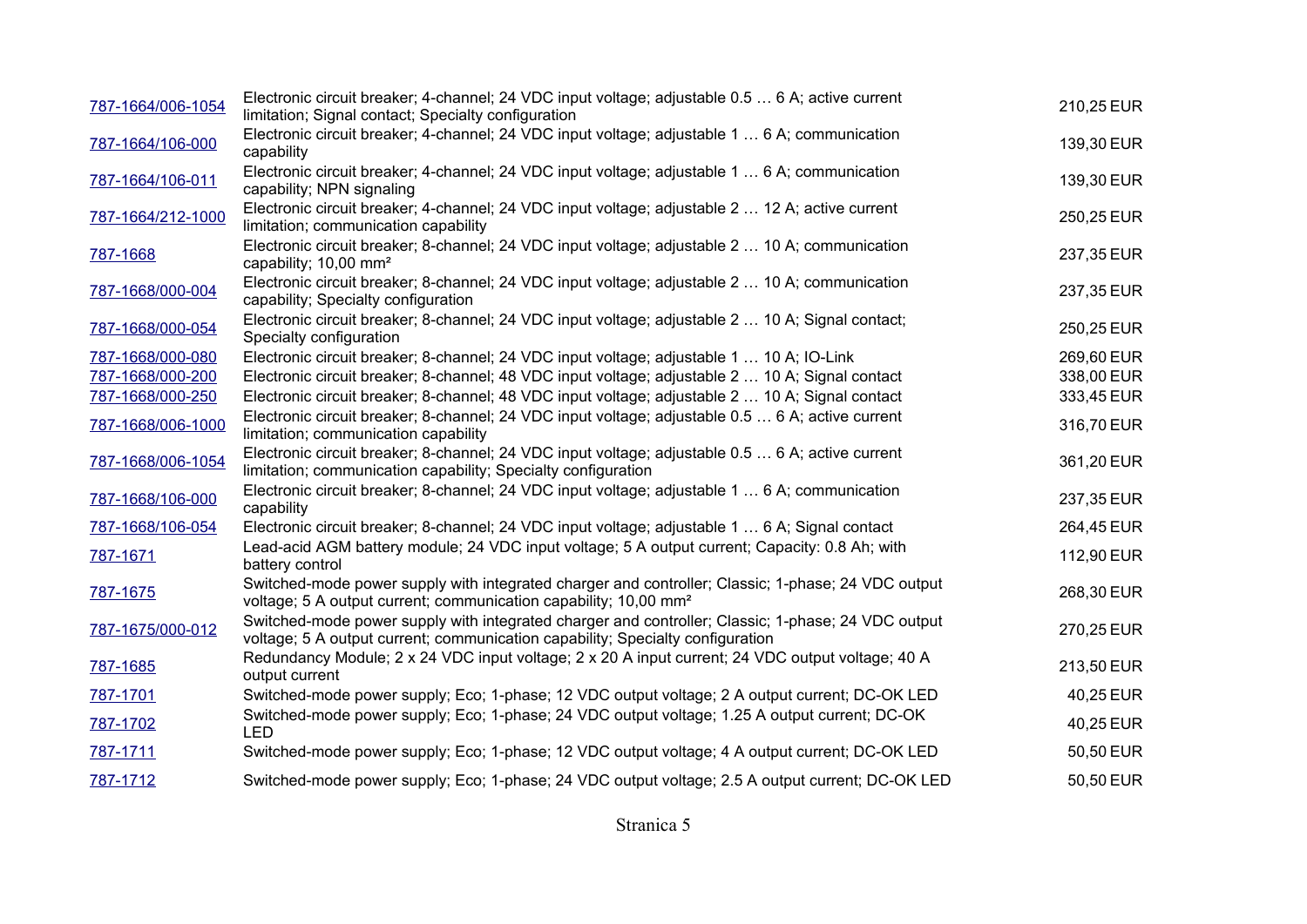| 787-1721          | Switched-mode power supply; Eco; 1-phase; 12 VDC output voltage; 8 A output current; DC-OK LED                       | 74,20 EUR  |
|-------------------|----------------------------------------------------------------------------------------------------------------------|------------|
| 787-1722          | Switched-mode power supply; Eco; 1-phase; 24 VDC output voltage; 5 A output current; DC-OK LED                       | 74,20 EUR  |
| 787-1732          | Switched-mode power supply; Eco; 1-phase; 24 VDC output voltage; 10 A output current; DC-OK LED                      | 121,25 EUR |
| 787-2742          | Power supply unit; Eco; 3-phase; 24 VDC output voltage; 20 A output current; DC OK contact                           | 247,05 EUR |
| 787-2744          | Power supply; Eco; 3-phase; 24 VDC output voltage; 40 A output current; DC OK contact                                | 363,15 EUR |
| 787-2801          | DC/DC Converter; 24 VDC input voltage; 5 VDC output voltage; 0.5 A output current; DC OK contact                     | 46,31 EUR  |
| 787-2802          | DC/DC Converter; 24 VDC input voltage; 10 VDC output voltage; 0.5 A output current; DC OK contact                    | 44,83 EUR  |
| 787-2803          | DC/DC Converter; 48 VDC input voltage; 24 VDC output voltage; 0.5 A output current; DC OK contact                    | 56,05 EUR  |
| 787-2805          | DC/DC Converter; 24 VDC input voltage; 12 VDC output voltage; 0.5 A output current; DC OK contact                    | 46,31 EUR  |
| 787-2810          | DC/DC Converter; 24 VDC input voltage; 5/10/12 VDC adjustable output voltage; 0.5 A output current;<br>DC OK contact | 60,25 EUR  |
| 787-2850          | Switched-mode power supply; Compact; 1-phase; 24 VDC output voltage; 1.25 A output current                           | 73,55 EUR  |
| 787-2852          | Switched-mode power supply; 1-phase; 24 VDC output voltage; 1 A output current; -                                    | 163,85 EUR |
| 787-2861/050-000  | Electronic circuit breaker; 1-channel; 24 VDC input voltage; 0.5 A; Signal contact                                   | 55,85 EUR  |
| 787-2861/100-000  | Electronic circuit breaker; 1-channel; 24 VDC input voltage; 1 A; Signal contact                                     | 43,02 EUR  |
| 787-2861/108-020  | Electronic circuit breaker; 1-channel; 24 VDC input voltage; adjustable 1  8 A; Signal contact                       | 51,65 EUR  |
| 787-2861/200-000  | Electronic circuit breaker; 1-channel; 24 VDC input voltage; 2 A; Signal contact                                     | 43,02 EUR  |
| 787-2861/400-000  | Electronic circuit breaker; 1-channel; 24 VDC input voltage; 4 A; Signal contact                                     | 43,02 EUR  |
| 787-2861/600-000  | Electronic circuit breaker; 1-channel; 24 VDC input voltage; 6 A; Signal contact                                     | 43,02 EUR  |
| 787-2861/800-000  | Electronic circuit breaker; 1-channel; 24 VDC input voltage; 8 A; Signal contact                                     | 43,02 EUR  |
| 787-602           | Switched-mode power supply; Classic; 1-phase; 24 VDC output voltage; 1.3 A output current                            | 130,95 EUR |
| 787-612           | Switched-mode power supply; Classic; 1-phase; 24 VDC output voltage; 2.5 A output current; 2,50<br>mm <sup>2</sup>   | 158,05 EUR |
| 787-622           | Switched-mode power supply; Classic; 1-phase; 24 VDC output voltage; 5 A output current; 2,50 mm <sup>2</sup>        | 254,15 EUR |
| 787-6716          | Switched-mode power supply; Compact; 1-phase; 24 VDC output voltage; 4 A output current;<br>PowerBoost               | 314,75 EUR |
|                   | 787-6716/9000-1000 Pluggable connector, 7/8 inch; 7/8 inch; 3-pole                                                   | 67,10 EUR  |
| 787-6716/9100-000 | Pluggable connector, 7/8 inch; 7/8 inch; 3-pole; Plug, straight                                                      | 35,03 EUR  |
| 787-6716/9300-000 | Pluggable connector, 7/8 inch; 7/8 inch; 3-pole; Socket, straight                                                    | 31,80 EUR  |
| 787-6716/9310-030 | Supply cable, pre-assembled, 7/8 inch; 7/8 inch; 3-pole; Socket, straight; Length: 3 m                               | 50,25 EUR  |
| 787-6716/9310-050 | Supply cable, pre-assembled, 7/8 inch; 7/8 inch; 3-pole; Socket, straight; Length: 5 m                               | 66,45 EUR  |
| 787-6716/9310-100 | Supply cable, pre-assembled, 7/8 inch; 7/8 inch; 3-pole; Socket, straight; Length: 10 m                              | 105,80 EUR |
| 787-6716/9400-000 | Pluggable connector, 7/8 inch; 7/8 inch; 3-pole; Socket, angled                                                      | 36,06 EUR  |
| 787-6716/9500-000 | Pluggable connector, 7/8 inch; 7/8 inch; 5-pole; Plug, straight                                                      | 36,70 EUR  |
| 787-6716/9510-015 | Supply cable, pre-assembled, 7/8 inch; 7/8 inch; 5-pole; Plug, straight; Length: 1.5 m                               | 46,83 EUR  |
| 787-6716/9510-030 | Supply cable, pre-assembled, 7/8 inch; 7/8 inch; 5-pole; Plug, straight; Length: 3 m                                 | 63,20 EUR  |

Stranica 6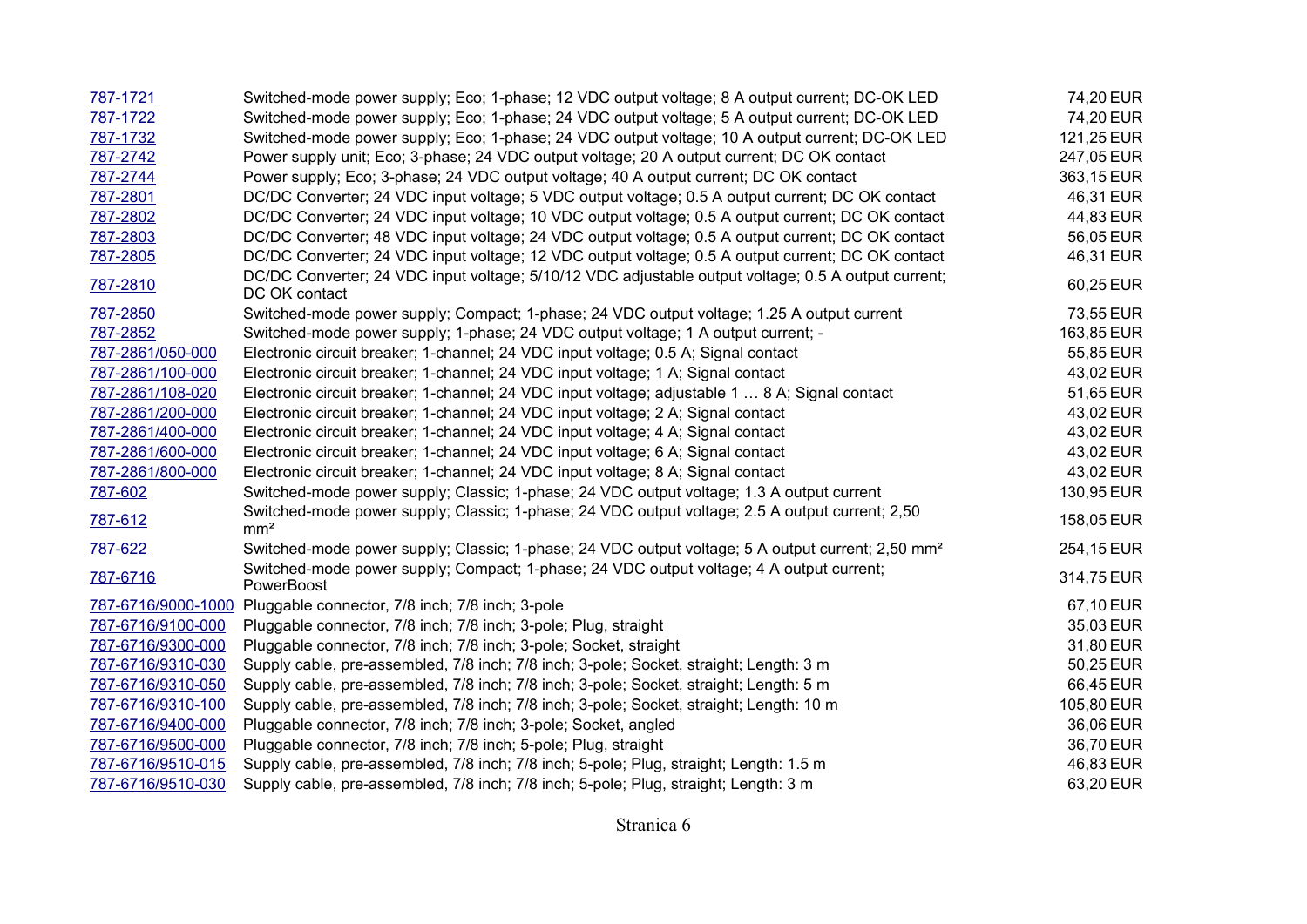| 787-6716/9510-050 | Supply cable, pre-assembled, 7/8 inch; 7/8 inch; 5-pole; Plug, straight; Length: 5 m                                                               | 85,15 EUR  |
|-------------------|----------------------------------------------------------------------------------------------------------------------------------------------------|------------|
| 787-6716/9600-000 | Pluggable connector, 7/8 inch; 7/8 inch; 5-pole; Plug, angled                                                                                      | 37,09 EUR  |
| 787-6716/9700-000 | Pluggable connector, 7/8 inch; 7/8 inch; 5-pole; Socket, straight                                                                                  | 42,57 EUR  |
| 787-6716/9800-000 | Pluggable connector, 7/8 inch; 7/8 inch; 5-pole; Socket, angled                                                                                    | 42,57 EUR  |
| 787-692           | Switched-mode power supply; Classic; 1-phase; Output voltage: 30.5 VDC; 3 A output current; 2,50<br>mm <sup>2</sup>                                | 236,70 EUR |
| 787-712           | Power supply; Eco; 1-phase; 24 VDC output voltage; 2.5 A output current; DC-OK LED; 4,00 mm <sup>2</sup>                                           | 90,30 EUR  |
| 787-722           | Power supply; Eco; 1-phase; 24 VDC output voltage; 5 A output current; DC-OK LED; 4,00 mm <sup>2</sup>                                             | 129,00 EUR |
| 787-732           | Power supply; Eco; 1-phase; 24 VDC output voltage; 10 A output current; DC-OK LED; 4,00 mm <sup>2</sup>                                            | 185,75 EUR |
| 787-734           | Switched-mode power supply; Eco; 1-phase; 24 VDC output voltage; 20 A output current; DC OK<br>contact; $6,00 \text{ mm}^2$                        | 262,50 EUR |
| 787-736           | Switched-mode power supply; Eco; 1-phase; 24 VDC output voltage; 40 A output current; DC OK<br>contact; $6,00 \text{ mm}^2$                        | 524,50 EUR |
| 787-738           | Switched-mode power supply; Eco; 3-phase; 24 VDC output voltage; 6.25 A output current; DC OK<br>contact                                           | 163,85 EUR |
| 787-740           | Switched-mode power supply; Eco; 3-phase; 24 VDC output voltage; 10 A output current; DC OK<br>contact                                             | 218,00 EUR |
| 787-742           | Switched-mode power supply; Eco; 3-phase; 24 VDC output voltage; 20 A output current; DC OK<br>contact                                             | 273,50 EUR |
| 787-783           | Redundancy Module; 2 x 9  54 VDC input voltage; 2 x 12.5 A input current; 9-54 VDC output<br>voltage; 25 A output current                          | 60,10 EUR  |
| 787-783/000-040   | Redundancy Module; 2 x 9  54 VDC input voltage; 2 x 12.5 A input current; 9-54 VDC output<br>voltage; 25 A output current                          | 70,95 EUR  |
| 787-785           | Redundancy Module; 2 x 9  54 VDC input voltage; 2 x 40 A input current; 9-54 VDC output voltage;<br>40 A output current                            | 95,45 EUR  |
| 787-785/000-040   | Redundancy Module; 2 x 9  54 VDC input voltage; 2 x 40 A input current; 9–54 VDC output voltage;<br>40 A output current                            | 106,45 EUR |
| 787-818           | Switched-mode power supply; Pro; 1-phase; 24 VDC output voltage; 3 A output current; TopBoost +<br>PowerBoost; DC OK contact                       | 165,75 EUR |
| 787-819           | Switched-mode power supply; Pro; 1-phase; 12 VDC output voltage; 6 A output current; TopBoost +<br>PowerBoost; DC OK contact                       | 263,15 EUR |
| 787-821           | Switched-mode power supply; Pro; 1-phase; 12 VDC output voltage; 10 A output current; TopBoost +<br>PowerBoost; DC OK contact                      | 313,45 EUR |
| 787-822           | Switched-mode power supply; Pro; 1-phase; 24 VDC output voltage; 5 A output current; TopBoost +<br>PowerBoost; DC OK contact; 2,50 mm <sup>2</sup> | 223,15 EUR |
| 787-831           | Switched-mode power supply; Pro; 1-phase; 12 VDC output voltage; 15 A output current; TopBoost +<br>PowerBoost; DC OK contact                      | 345,70 EUR |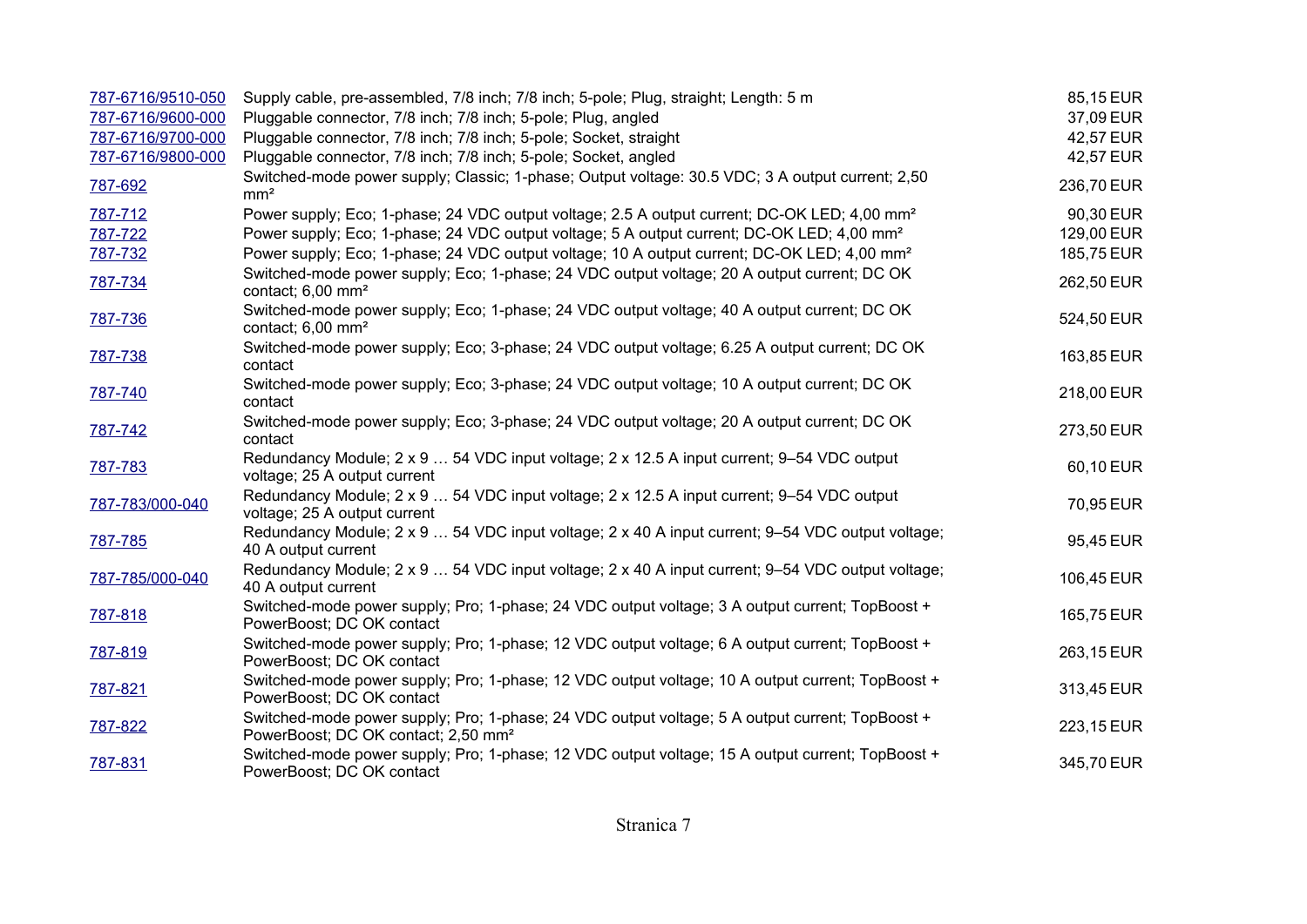| 787-832         | Switched-mode power supply; Pro; 1-phase; 24 VDC output voltage; 10 A output current; TopBoost +<br>PowerBoost; DC OK contact; 2,50 mm <sup>2</sup>                                      | 298,65 EUR |
|-----------------|------------------------------------------------------------------------------------------------------------------------------------------------------------------------------------------|------------|
| 787-833         | Switched-mode power supply; Pro; 1-phase; 48 VDC output voltage; 5 A output current; TopBoost +<br>PowerBoost; DC OK contact                                                             | 353,45 EUR |
| 787-834         | Switched-mode power supply; Pro; 1-phase; 24 VDC output voltage; 20 A output current; TopBoost +<br>PowerBoost; DC OK contact; 2,50 mm <sup>2</sup>                                      | 405,70 EUR |
| 787-835         | Switched-mode power supply; Pro; 1-phase; 48 VDC output voltage; 10 A output current; TopBoost +<br>PowerBoost; DC OK contact                                                            | 472,15 EUR |
| 787-840         | Switched-mode power supply; Pro; 3-phase; 24 VDC output voltage; 10 A output current; TopBoost +<br>PowerBoost; DC OK contact; 2,50 mm <sup>2</sup>                                      | 257,35 EUR |
| 787-842         | Switched-mode power supply; Pro; 3-phase; 24 VDC output voltage; 20 A output current; TopBoost +<br>PowerBoost; DC OK contact; 2,50 mm <sup>2</sup>                                      | 316,70 EUR |
| 787-844         | Switched-mode power supply; Pro; 3-phase; 24 VDC output voltage; 40 A output current; TopBoost +<br>PowerBoost; DC OK contact; 2,50 mm <sup>2</sup>                                      | 547,50 EUR |
| 787-844/000-002 | Switched-mode power supply; Pro; 3-phase; 24 VDC output voltage; 40 A output current; TopBoost +<br>PowerBoost; DC OK contact; 2,50 mm <sup>2</sup>                                      | 560,50 EUR |
| 787-845         | Switched-mode power supply; Pro; 3-phase; 48 VDC output voltage; 10 A output current; TopBoost +<br>PowerBoost; DC OK contact                                                            | 454,75 EUR |
| 787-847         | Switched-mode power supply; Pro; 3-phase; 48 VDC output voltage; 20 A output current; TopBoost +<br>PowerBoost; DC OK contact                                                            | 621,00 EUR |
| 787-850         | Switched-mode power supply; Pro; 3-phase; 24 VDC output voltage; 10 A output current; TopBoost +<br>PowerBoost; LineMonitor; DC OK signal; 2,50 mm <sup>2</sup>                          | 357,35 EUR |
| 787-850/000-005 | Switched-mode power supply; Pro; 3-phase; 24 VDC output voltage; 10 A output current; TopBoost +<br>PowerBoost; LineMonitor; DC OK signal; Specialty configuration; 2,50 mm <sup>2</sup> | 401,20 EUR |
| 787-852         | Switched-mode power supply; Pro; 3-phase; 24 VDC output voltage; 20 A output current; TopBoost +<br>PowerBoost; LineMonitor; DC OK signal; 2,50 mm <sup>2</sup>                          | 418,60 EUR |
| 787-852/000-005 | Switched-mode power supply; Pro; 3-phase; 24 VDC output voltage; 20 A output current; TopBoost +<br>PowerBoost; LineMonitor; DC OK signal; Specialty configuration; 2,50 mm <sup>2</sup> | 459,25 EUR |
| 787-854         | Switched-mode power supply; Pro; 3-phase; 24 VDC output voltage; 40 A output current; TopBoost +<br>PowerBoost; LineMonitor; DC OK signal; 2,50 mm <sup>2</sup>                          | 658,50 EUR |
| 787-854/000-005 | Switched-mode power supply; Pro; 3-phase; 24 VDC output voltage; 40 A output current; TopBoost +<br>PowerBoost; LineMonitor; DC OK signal; Specialty configuration; 2,50 mm <sup>2</sup> | 723,00 EUR |
| 787-860         | Electronic circuit breaker; 4-channel; 24 VDC input voltage; adjustable 1  6 A; communication<br>capability; 10,00 mm <sup>2</sup>                                                       | 229,60 EUR |
| 787-862         | Electronic circuit breaker; 4-channel; 24 VDC input voltage; adjustable 1  10 A; communication<br>capability; 10,00 mm <sup>2</sup>                                                      | 247,70 EUR |
| 787-870         | UPS charger and controller; 24 VDC input voltage; 24 VDC output voltage; 10 A output current;<br>LineMonitor; communication capability; 2,50 mm <sup>2</sup>                             | 303,15 EUR |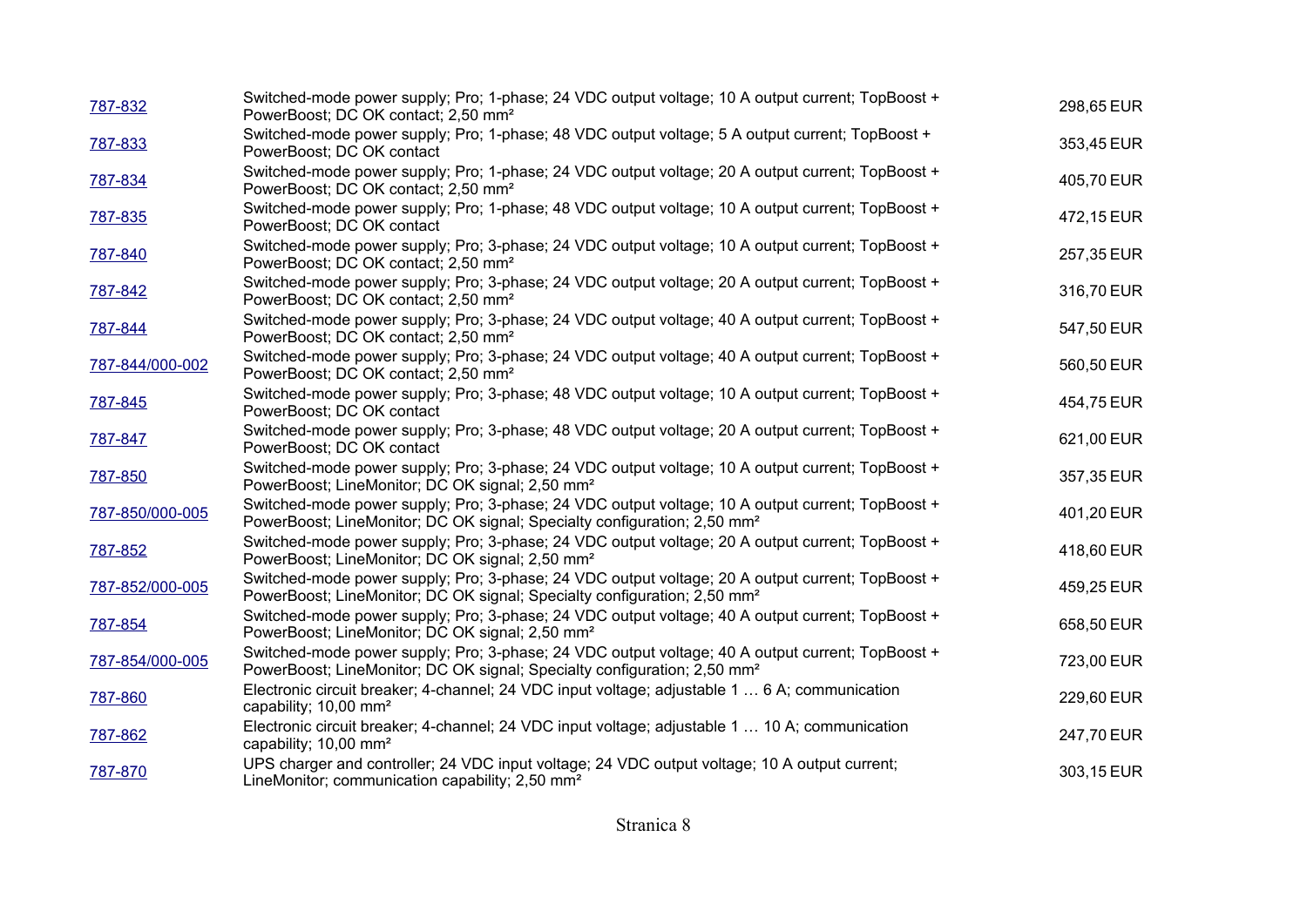| 787-871          | Lead-acid AGM battery module; 24 VDC input voltage; 20 A output current; 3.2 Ah capacity; with<br>battery control; 2,50 mm <sup>2</sup>                                 | 190,30 EUR |
|------------------|-------------------------------------------------------------------------------------------------------------------------------------------------------------------------|------------|
| 787-872          | Lead-acid AGM battery module; 24 VDC input voltage; 40 A output current; 7 Ah capacity; with battery<br>control; 10,00 mm <sup>2</sup>                                  | 195,45 EUR |
| 787-873          | Lead-acid AGM battery module; 24 VDC input voltage; 40 A output current; 12 Ah capacity; with<br>battery control; 10,00 mm <sup>2</sup>                                 | 287,65 EUR |
| 787-875          | UPS charger and controller; 24 VDC input voltage; 24 VDC output voltage; 20 A output current;<br>LineMonitor; communication capability; 10,00 mm <sup>2</sup>           | 351,55 EUR |
| 787-875/000-012  | UPS charger and controller; 24 VDC input voltage; 24 VDC output voltage; 20 A output current;<br>LineMonitor; communication capability                                  | 333,45 EUR |
| 787-876          | Lead-acid AGM battery module; 24 VDC input voltage; 7.5 A output current; 1.2 Ah capacity; with<br>battery control                                                      | 125,15 EUR |
| 787-878/000-2500 | Pure Lead Battery Module; 24 VDC input voltage; 20 A output current; Capacity: 2.5 Ah; with battery<br>control                                                          | 472,80 EUR |
| 787-878/001-3000 | Pure Lead Battery Module; 24 VDC input voltage; 40 A output current; Capacity: 13 Ah; with battery<br>control                                                           | 961,50 EUR |
| 787-880          | capacitive buffer module; 24 VDC input voltage; 24 VDC output voltage; 10 A output current; 0.06<br>7.2 s buffer time; communication capability; 2,50 mm <sup>2</sup>   | 236,70 EUR |
| 787-881          | capacitive buffer module; 24 VDC input voltage; 24 VDC output voltage; 20 A output current; 0.17<br>16.5 s buffer time; communication capability; 10,00 mm <sup>2</sup> | 297,35 EUR |
| 787-885          | Redundancy Module; 2 x 24 VDC input voltage; 2 x 20 A input current; 24 VDC output voltage; 40 A<br>output current; communication capability; 10,00 mm <sup>2</sup>     | 153,50 EUR |
| 787-886          | Redundancy Module; 2 x 48 VDC input voltage; 2 x 20 A input current; 48 VDC output voltage; 40 A<br>output current; communication capability; 10,00 mm <sup>2</sup>     | 250,25 EUR |
| 787-890          | RS-232 communication cable; Length 1.8 m                                                                                                                                | 67,75 EUR  |
| 787-892          | RS-232 communication cable; Length 1.8 m; for 0787-1675                                                                                                                 | 67,75 EUR  |
| 787-895          | Mounting carrier; for screw fixing of 787-8xx devices on mounting plate or wall without DIN 35 rail                                                                     | 8,19 EUR   |
| 787-895/000-010  | Mounting carrier; for screw mounting; 45 mm                                                                                                                             | 11,16 EUR  |
| 787-896          | Carrier rail adapter; for mounting 787-8xx devices to a DIN 35 rail                                                                                                     | 19,87 EUR  |
| 787-896/000-010  | Carrier rail adapter                                                                                                                                                    | 3,03 EUR   |
| 787-896/000-020  | Carrier rail adapter; 45 mm; for DIN-rail 35 x 15 and 35 x 7.5                                                                                                          | 3,12 EUR   |
| 787-897          | Carrier rail adapter made of zinc die-cast; for mounting 787-8xx devices to a DIN 35 rail                                                                               | 10,45 EUR  |
| 787-898/000-010  | Strain relief; for MCS MAXI; for PRO Power Supplies                                                                                                                     | 13,29 EUR  |
| 787-907          | Switched-mode power supply; 1-phase; 30 VDC output voltage; 0.9 A output current; with charge<br>regulator                                                              | 143,85 EUR |
| 787-914          | Power supply for fan control, 22 V, 1 A; Output voltage: 12  22 V; adjustable via voltage signal 0-10 V                                                                 | 48,12 EUR  |